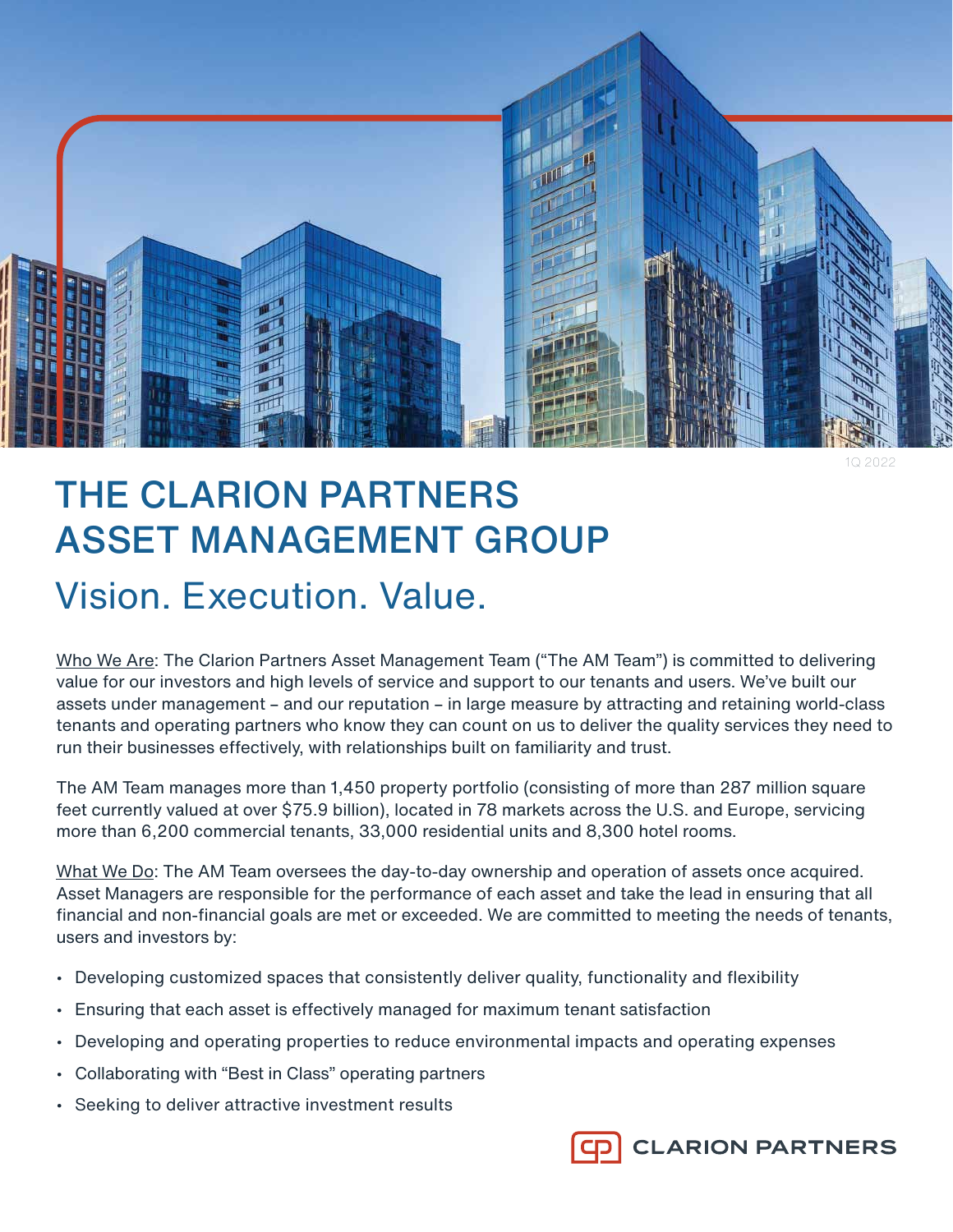# The Clarion Asset Management Team

#### Leadership and Management

The AM Team, a national platform of more than 75 seasoned experts, is singularly focused on maximizing performance, creating value, and delivering optimal spaces for our many world-class tenants and operators. Our Asset Managers have deep roots in their specific markets, characterized by a range of local connections with real estate professionals. The Asset Manager's specific product and market expertise is integrated into the acquisition underwriting, and the Asset Manager is held accountable for that underwriting after the close of the investment and through the operating phase. The senior members of the AM Team, with an average of more than 25 years of real estate experience, possess a wide range of key real estate skills - acquisition, development, re-development, sales, and management.

We believe that property investments are most effectively directed by regionally-focused managers who are close to their properties. This focus enhances our knowledge of local market fundamentals and the requirements of our tenants, and also creates a strong working relationship with the real estate community.

#### Structure and Approach

Clarion's Asset Managers are responsible for identifying opportunities to add value through active capital programs, leasing, and tenant reviews, as well as a regular hold/sell process. Tenants and users benefit from the scale of Clarion's national portfolio of assets, professionals who fully understand the fundamentals of local markets and "best in class" operating partners. Local professionals are given the flexibility to make decisions for their properties, tenants, and users based on the dynamics of individual markets.

This unique perspective – a national overview combined with extensive local knowledge – enables us to work collaboratively with occupants across markets and geographic regions, as their needs dictate.

#### Management Commitments:

- National scope; local expertise
- Proactive approach to asset management
- Seasoned team of sector-focused professionals
- Rapid response to tenant/user needs
- Consistent, high-quality construction
- Sustainability resources to help address ESG goals
- Capacity within existing portfolio for expansion or relocation
- Trust through long-term relationships



Residences at Aertson Midtown, Nashville, TN